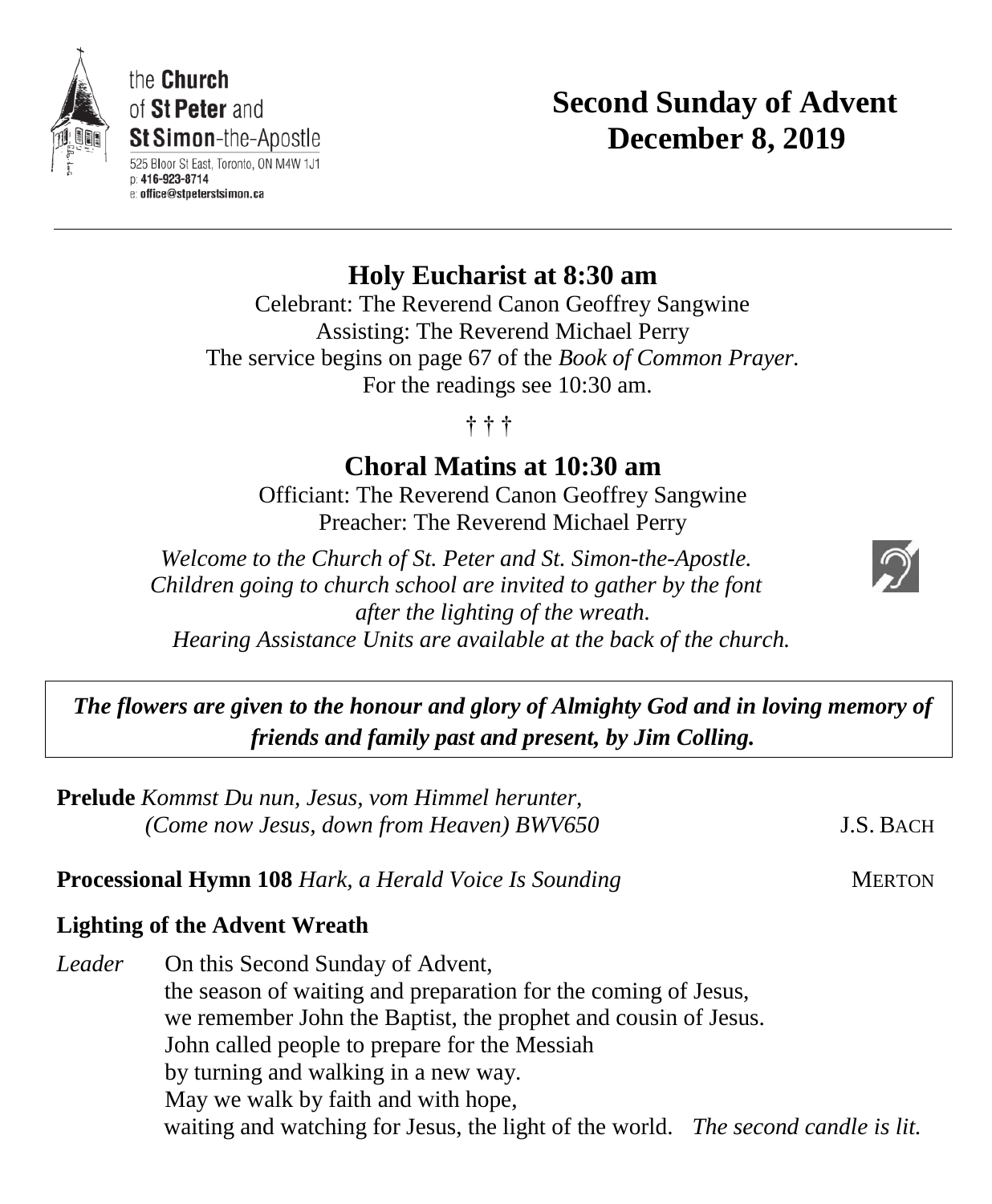*Leader* Blessed be the Lord God of Israel;

*All* **For he has visited and redeemed his people, and has raised up a mighty salvation for us in the house of his servant David.**

*Leader* Blessed is he who comes in the name of the Lord.

- *All* **Hosanna in the highest.**
- *Leader* Blessed be the coming kingdom of our ancestor, David.
- *All* **Hosanna in the highest.**
- *Leader* Blessed be the name of the Lord.
- *All* **Now and forever. Amen**

## **Opening Sentence** – BCP p. 1

**Exhortation** – BCP p. 4 *You are invited to kneel.*

*Officiant* Almighty and most merciful Father,

*All* **We have erred and strayed from thy ways like lost sheep, we have followed too much the devices and desires of our own hearts, we have offended against thy holy laws, we have left undone those things which we ought to have done, and we have done those things which we ought not to have done; and there is no health in us. But thou, O Lord, have mercy upon us, miserable offenders. Spare thou them, O God, which confess their faults. Restore thou them that are penitent; according to thy promises declared unto all people in Christ Jesu our Lord. And grant, O most merciful Father, for his sake, that we may hereafter live a godly, righteous, and sober life, to the glory of thy holy Name. Amen.**

*The Absolution is pronounced.* 

**Lord's Prayer** *ALBERT HAY MALOTTE* 

**Versicles & Responses –** BCP p. 6

*Officiant* O Lord, open thou our lips;

*All* **And our mouth shall show forth thy praise.**

*Officiant* O God, make speed to save us;

*All* **O Lord, make haste to help us.**

*You are invited to stand.*

*Officiant* Glory be to the Father, and to the Son, and to the Holy Ghost;

*All* **As it was in the beginning, is now, and ever shall be, world without end. Amen.**

*Officiant* Praise ye the Lord;

*All* **The Lord's Name be praised.**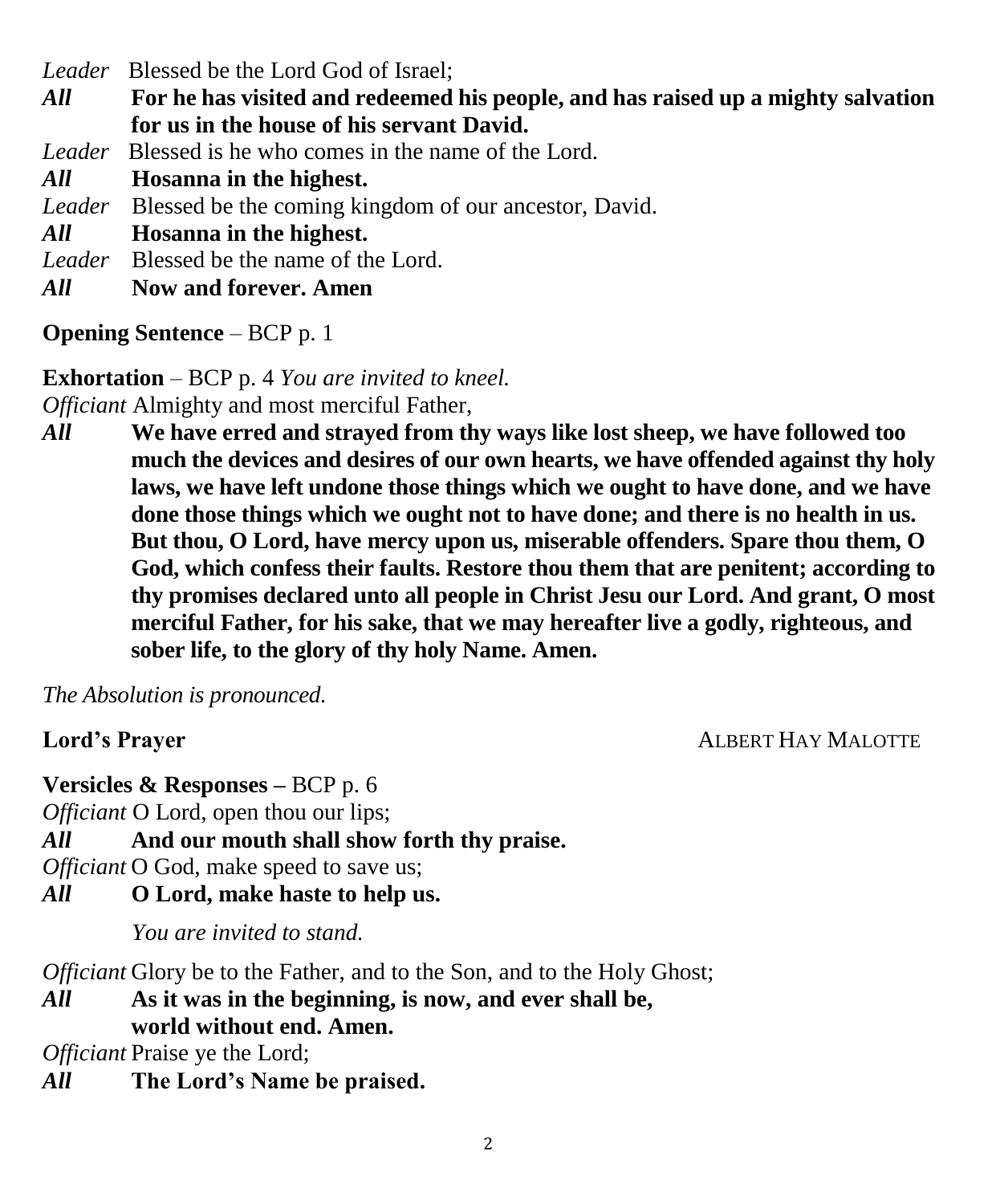**Venite** – BCP pp. 6-7 *Sung by all, standing.*

Our King and Saviour ˈ draweth ˈ nigh: / O ˈ come , ˈ let us ˈ worship. O come, let us ˈ sing unto ⋅ the ˈ Lord: / let us heartily rejoice in the ˈ strength of ˈ our salˈvation. Let us come before his ' presence with ' thanksgiving / and show ourselves ˈ glad in ˈ him with ˈ psalms. For the Lord is a ˈ great ˈ God / and a great 'King a⋅bove ' all ' gods. In his hand are all the ˈ corners ⋅ of the ˈ earth / and the  $\cdot$  strength of  $\cdot$  the  $\cdot$  hills is  $\cdot$  his  $\cdot$  also. The sea is  $'$  his and  $\cdot$  he  $'$  made it / and his ˈ hands preˈpared the ⋅ dry ˈ land. O come, let us worship and ˈ fall ˈ down / and ˈ kneel be⋅fore the ˈ Lord, our ˈ Maker. For he is the ˈ Lord our ˈ God / and we are the people of his pasture, ˈ and the ˈ sheep of ⋅ his ˈ hand. Glory be to the Father, and ˈ to the ˈ Son / and ˈ to the ˈ Holy ˈ Ghost; As it was in the beginning, is now and ˈ ever ˈ shall be / world without ˈ end. Aˈ—ˈmen. Our King and Saviour ˈ draweth ˈ nigh: / O ˈ come , ˈ let us ˈ worship.

*Please be seated.*

**First Lesson** *Isaiah 11:1-10* Read by Carol-Faye Petricko

*Reader* The first lesson is written in the  $11<sup>th</sup>$  chapter of the book of Isaiah, beginning at the  $1<sup>st</sup>$ verse.

A shoot shall come out from the stock of Jesse, and a branch shall grow out of his roots. The spirit of the LORD shall rest on him, the spirit of wisdom and understanding, the spirit of counsel and might, the spirit of knowledge and the fear of the LORD. His delight shall be in the fear of the LORD. He shall not judge by what his eyes see, or decide by what his ears hear; but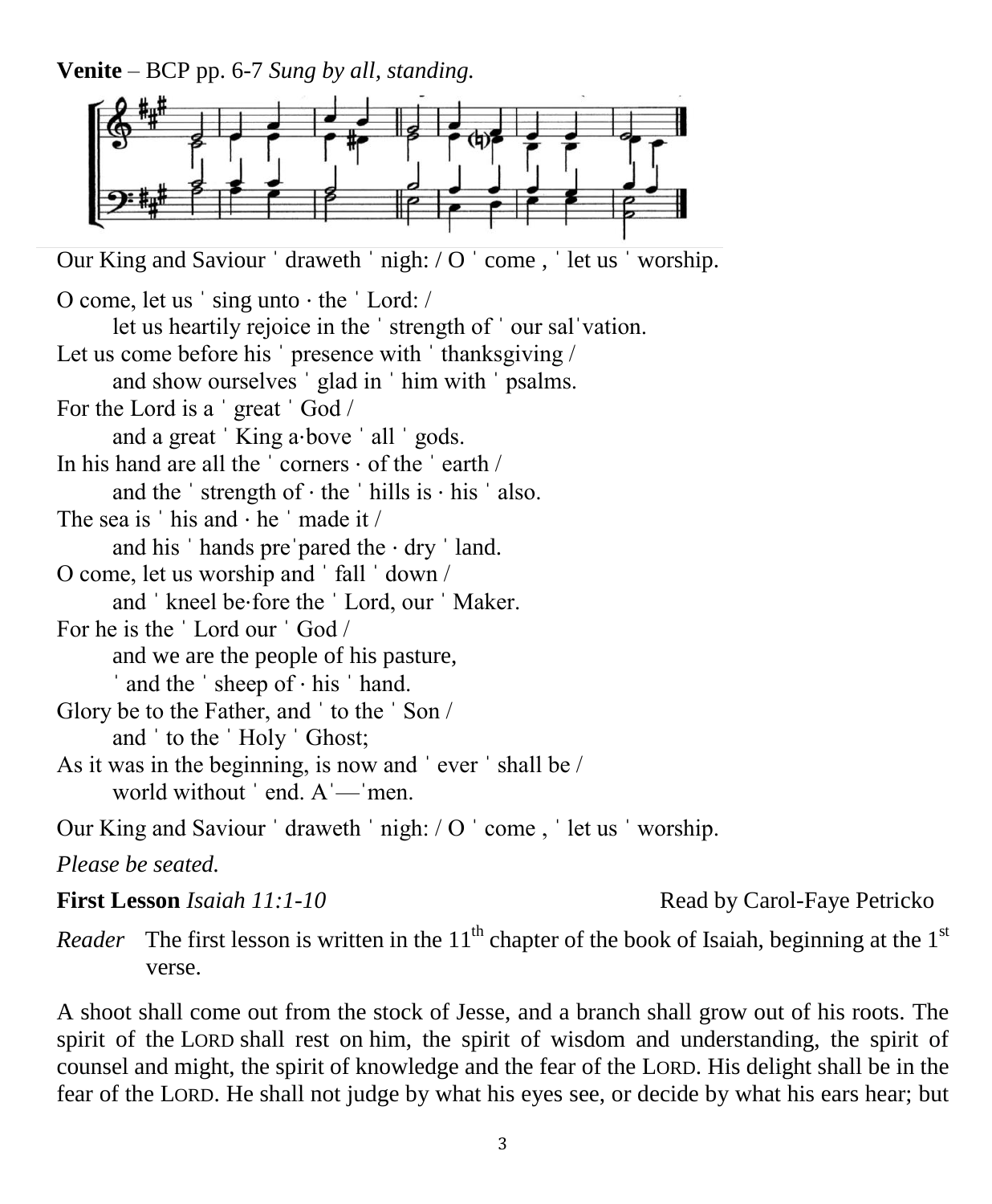with righteousness he shall judge the poor, and decide with equity for the meek of the earth; he shall strike the earth with the rod of his mouth, and with the breath of his lips he shall kill the wicked. Righteousness shall be the belt around his waist, and faithfulness the belt around his loins. The wolf shall live with the lamb, the leopard shall lie down with the kid, the calf and the lion and the fatling together, and a little child shall lead them. The cow and the bear shall graze, their young shall lie down together; and the lion shall eat straw like the ox. The nursing child shall play over the hole of the asp, and the weaned child shall put its hand on the adder's den. They will not hurt or destroy on all my holy mountain; for the earth will be full of the knowledge of the LORD as the waters cover the sea. On that day the root of Jesse shall stand as a signal to the peoples; the nations shall inquire of him, and his dwelling shall be glorious.

*Reader* The word of the Lord.

### *All* **Thanks be to God.**

**Psalm 72** – BCP p. 418*Please remain seated.*



| GIVE the king thy judgements, $O$ God, / and thy righteousness un-to the king's son.     |
|------------------------------------------------------------------------------------------|
| Then shall he judge thy people according unto right, / and thy poor with justice.        |
| The mountains also shall bring <b>peace</b> , / and the little hills righteousness un-to |
| the people.                                                                              |
| He shall keep the simple folk by their right, $\ell$ save the children of the poor,      |
| and punish the wrong doer.                                                               |
| HE shall live as long as the sun, $\alpha$ and while the moon endureth,                  |
| from one generation to another.                                                          |
| He shall come down like the rain upon the <b>mown</b> grass, $/$ even as the showers     |
| that wa-ter the earth.                                                                   |
| In his time shall righteousness flou-rish; / yea, and abundance of peace,                |
| so long as the <b>moon</b> endureth.                                                     |
| Blessed be the Lord, the God of Is-rael, / who only <b>do</b> -eth won-drous things;     |
| And blessed be the Name of his majesty for ev-er: / and let all the earth<br>Cantor      |
| be filled with his majesty.                                                              |
|                                                                                          |

A-**men** and Amen.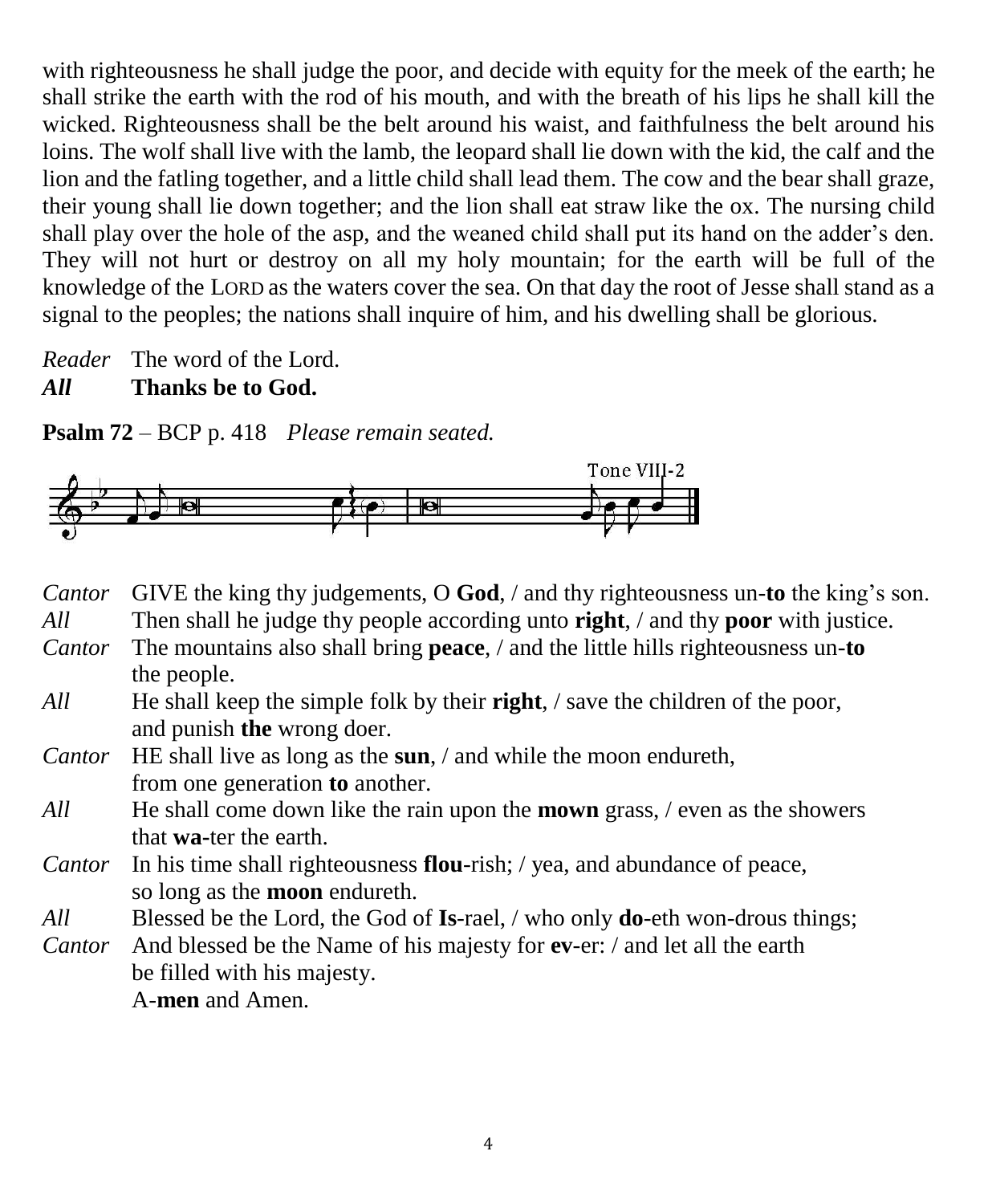- *All* Glory be to the Father, and to the **Son**, and **to** the Holy Ghost;
- *Cantor* As it was in the beginning, is now, and ever **shall** be
- *All* world with-**out** end. A-men.

**Second Lesson** *Romans 15:4-13* Read by Alison Jane

*Reader* The second lesson is written in the 15<sup>th</sup> chapter of St Paul's Epistle to the Romans, beginning at the  $4<sup>th</sup>$  verse.

For whatever was written in former days was written for our instruction, so that by steadfastness and by the encouragement of the scriptures we might have hope. May the God of steadfastness and encouragement grant you to live in harmony with one another, in accordance with Christ Jesus, so that together you may with one voice glorify the God and Father of our Lord Jesus Christ. Welcome one another, therefore, just as Christ has welcomed you, for the glory of God. For I tell you that Christ has become a servant of the circumcised on behalf of the truth of God in order that he might confirm the promises given to the patriarchs, and in order that the Gentiles might glorify God for his mercy. As it is written, 'Therefore I will confess you among the Gentiles, and sing praises to your name'; and again he says, 'Rejoice, O Gentiles, with his people'; and again, 'Praise the Lord, all you Gentiles, and let all the peoples praise him'; and again Isaiah says, 'The root of Jesse shall come, the one who rises to rule the Gentiles; in him the Gentiles shall hope.' May the God of hope fill you with all joy and peace in believing, so that you may abound in hope by the power of the Holy Spirit.

*Reader* The word of the Lord. *All* **Thanks be to God.**

**Benedicite, Omnia Opera –** BCP pp.26-28 *Please stand.*



*Cantor* O all ye works of the Lord, bless ye the **Lord**: praise him, and magnify **him** for ever. *All* O ye angels of the Lord, bless ye the **Lord:** O ye Heavens, **bless** ye the Lord. *Cantor* O ye waters that be above the firmament, bless ye the **Lord**: O all ye powers of the Lord, **bless** ye the Lord: *All* O ye sun and moon, bless ye the **Lord**: O ye stars of heaven, **bless** ye the Lord *Cantor* O ye showers and dew, bless ye the **Lord**: O ye winds of God, **bless** ye the Lord: *All* O ye fire and heat, bless ye the **Lord**: O ye winter and summer, **bless** ye the Lord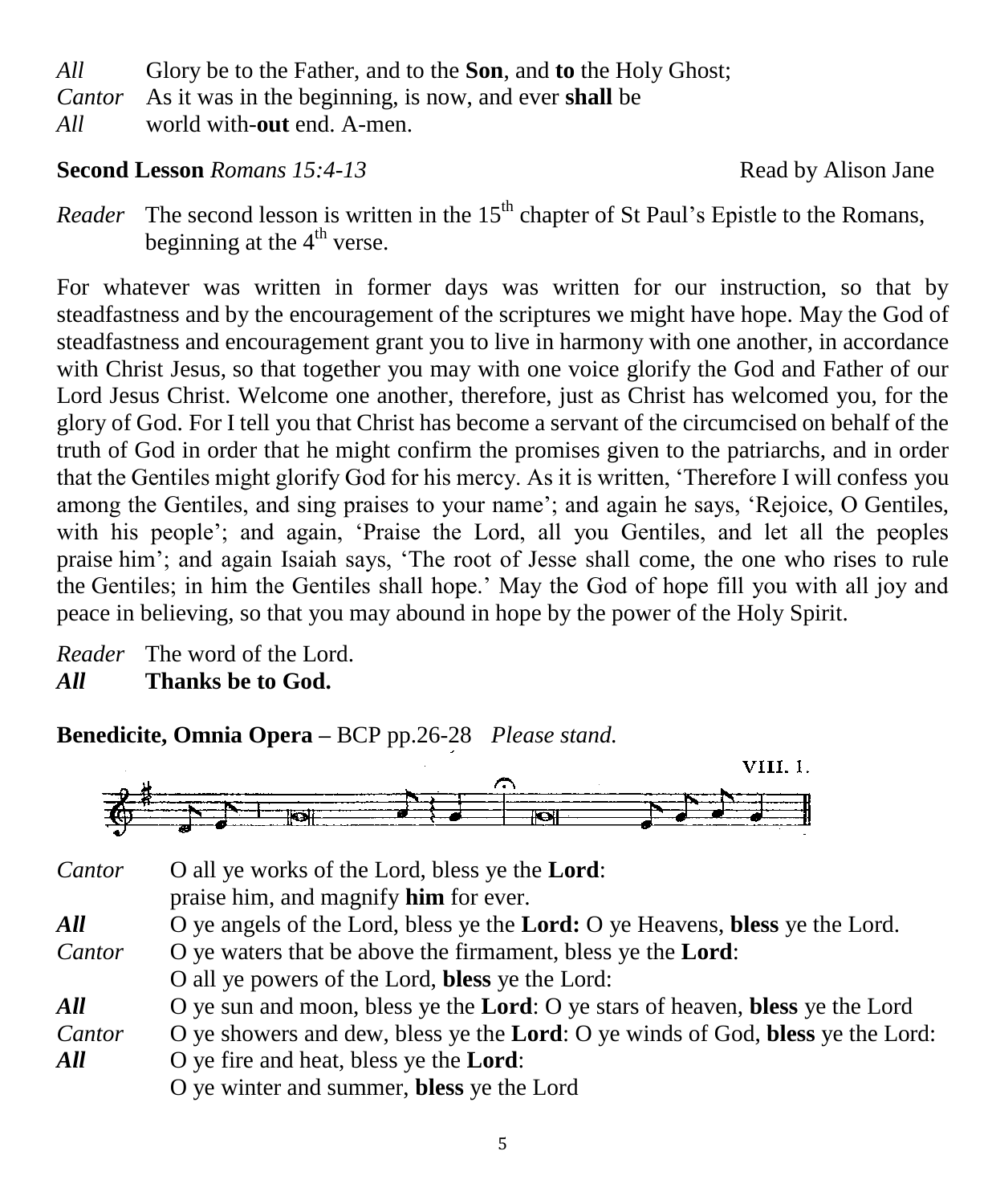| Cantor<br>All | O ye dews and frosts, bless ye the <b>Lord</b> : O ye frost and cold, <b>bless</b> ye the Lord:<br>O ye ice and snow, bless ye the Lord: O ye nights and days, bless ye the Lord |  |
|---------------|----------------------------------------------------------------------------------------------------------------------------------------------------------------------------------|--|
| Cantor        | O ye light and darkness, bless ye the <b>Lord</b> :                                                                                                                              |  |
|               | O ye lightnings and clouds, bless ye the Lord.                                                                                                                                   |  |
| All           | O let the earth bless the <b>Lord</b> : praise him and magnify <b>him</b> forever.                                                                                               |  |
| Cantor        | O ye mountains and hills, bless ye the Lord:                                                                                                                                     |  |
|               | O all ye green things upon the Earth, bless ye the Lord:                                                                                                                         |  |
| All           | O ye wells, bless ye the <b>Lord</b> : O ye seas and floods, <b>bless</b> ye the Lord                                                                                            |  |
| Cantor        | O ye whales, and all that move in the Waters, bless ye the Lord:                                                                                                                 |  |
|               | O all ye Fowls of the Air, bless ye the Lord:                                                                                                                                    |  |
| All           | O all ye beasts and cattle, bless ye the Lord:                                                                                                                                   |  |
|               | O ye children of earth, <b>bless</b> ye the Lord.                                                                                                                                |  |
| Cantor        | O let Israel bless the <b>Lord</b> : praise him, and magnify <b>him</b> for ever.                                                                                                |  |
| All           | O ye priests of the Lord, bless ye the Lord:                                                                                                                                     |  |
|               | O ye servants of the Lord, bless ye the Lord:                                                                                                                                    |  |
| Cantor        | O ye spirits and souls of the righteous, bless ye the <b>Lord</b> :                                                                                                              |  |
|               | O ye holy and humble of heart, bless ye the Lord.                                                                                                                                |  |
| All           | O Ananias, Azarias, and Misael, bless ye the Lord:                                                                                                                               |  |
|               | praise him, and magnify <b>him</b> for ever.                                                                                                                                     |  |

*Please be seated.*

Third Lesson *Matthew 3:1-12* Read by The Reverend Michael Perry

*Reader* The third lesson is written in the 3<sup>rd</sup> chapter of the Gospel according to St Matthew, beginning at the  $1<sup>st</sup>$  verse.

In those days John the Baptist appeared in the wilderness of Judea, proclaiming, 'Repent, for the kingdom of heaven has come near.' This is the one of whom the prophet Isaiah spoke when he said, 'The voice of one crying out in the wilderness: "Prepare the way of the Lord, make his paths straight." Now John wore clothing of camel's hair with a leather belt around his waist, and his food was locusts and wild honey. Then the people of Jerusalem and all Judea were going out to him, and all the region along the Jordan, and they were baptized by him in the river Jordan, confessing their sins. But when he saw many Pharisees and Sadducees coming for baptism, he said to them, 'You brood of vipers! Who warned you to flee from the wrath to come? Bear fruit worthy of repentance. Do not presume to say to yourselves, "We have Abraham as our ancestor"; for I tell you, God is able from these stones to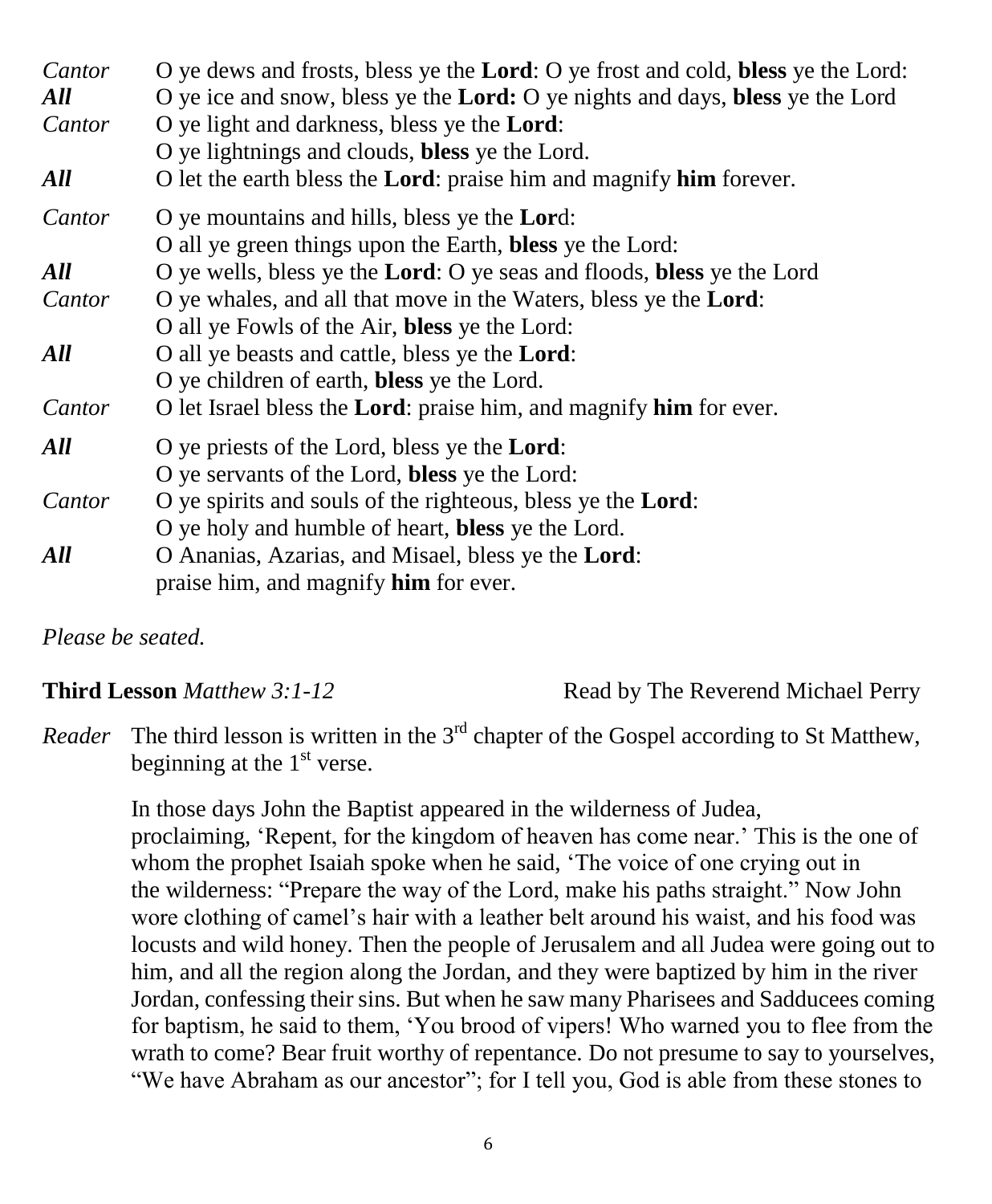raise up children to Abraham. Even now the axe is lying at the root of the trees; every tree therefore that does not bear good fruit is cut down and thrown into the fire. 'I baptize you with water for repentance, but one who is more powerful than I is coming after me; I am not worthy to carry his sandals. He will baptize you with the Holy Spirit and fire. His winnowing-fork is in his hand, and he will clear his threshing-floor and will gather his wheat into the granary; but the chaff he will burn with unquenchable fire.'

*Reader* The word of the Lord. *All* **Thanks be to God.**

**Surge, Illuminare –** BCP pp. 28-29 *Please stand.*



Arise, shine, for thy' light is' come,

•and the glory of the Lord is' risen up' on thee.

- 2 For behold, the darkness shall' cover the' earth, •and gross' darkness the 'people.
- 3 But the Lord shall a'rise up'on thee, •and his glory shall be' seen up' on thee.
- 4 And the Gentiles shall' come to· thy' light, •and kings to the ' brightness  $\cdot$  of thy 'rising.
- 5 Thy gates shall be' open con'tinually; •they shall not be shut' day nor' night.
- 6 The children also of them that  $\cdot$  af fticted thee •shall come bending' unto' thee;
- 7 And all' they that · des'pised thee •shall bow themselves down at the' soles of· thy' feet.
- 8 And they shall call thee the' City · of the ' Lord, •the Zion of the ' Holy One · of ' Israel.
- 9 Violence shall no more be' heard in · thy ' land, •wasting nor destruction with'in thy' borders.
- 10 But thou shalt call thy' walls Sal' vation, •and thy' gates' Praise.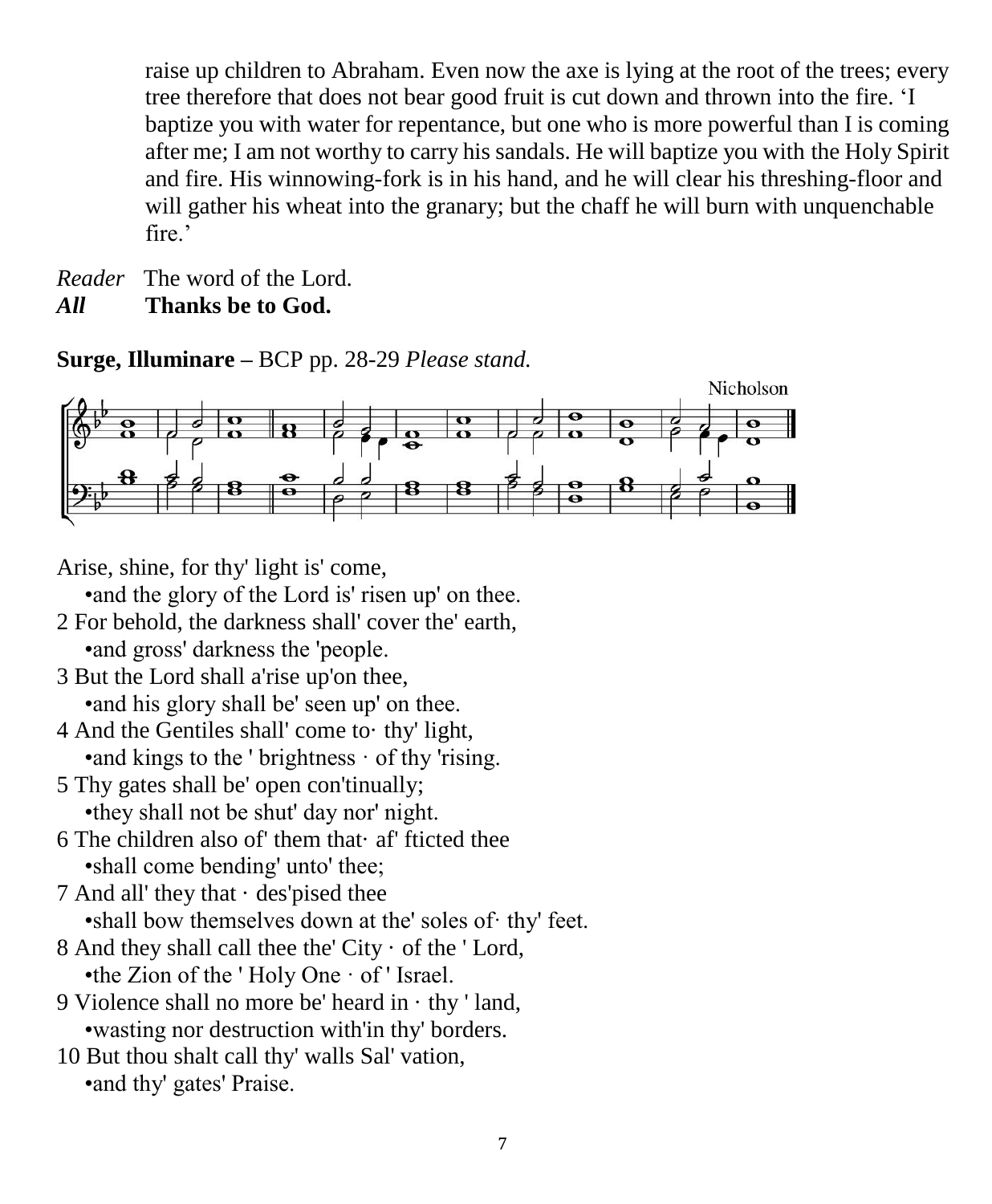- 11 The sun shall be no more thy' light by' day, •neither for brightness shall the moon give' light un-to' thee,
- 12 But the Lord shall be unto thee an ever' lasting' light, •and thy' God thy' glory. Glory be to the Father, and ' to the 'Son, •and to the' Holy' Ghost; As it was in the beginning, is now, and ' ever ' shall be • world without end. 'A-'men.

## **The Apostles' Creed –** BCP pp. 10-11

## *Officiant* I believe in God

*All* **the Father Almighty, maker of heaven and earth: and in Jesus Christ his only Son our Lord, who was conceived by the Holy Ghost, born of the Virgin Mary, suffered under Pontius Pilate, was crucified, dead, and buried: he descended into hell; the third day he rose again from the dead; he ascended into heaven, and sitteth on the right hand of God the Father Almighty; from thence he shall come to judge the quick and the dead. I believe in the Holy Ghost; the holy Catholic Church; the Communion of Saints; the Forgiveness of sins; the Resurrection of the body, and the Life everlasting. Amen.**

*Officiant* The Lord be with you;

*All* **And with thy spirit.**

*Officiant* Let us pray. *Please kneel as able.*

*Officiant* Lord, have mercy upon us.

*All* **Christ, have mercy upon us.**

*Officiant* Lord, have mercy upon us.

*Officiant* Our Father

*All* **who art in heaven, hallowed be thy name, thy kingdom come, thy will be done, on earth as it is in heaven. Give us this day our daily bread; and forgive us our trespasses, as we forgive them that trespass against us; and lead us not into temptation, but deliver us from evil. Amen.**

*Officiant* O Lord, show thy mercy upon us;

*All* **And grant us thy salvation.**

*Officiant* O Lord, save the Queen;

*All* **And mercifully hear us when we call upon thee.**

*Officiant* Endue thy ministers with righteousness;

*All* **And make thy chosen people joyful**.

*Officiant* O Lord, save thy people;

*All* **And bless thine inheritance.**

*Officiant* Give peace in our time, O Lord;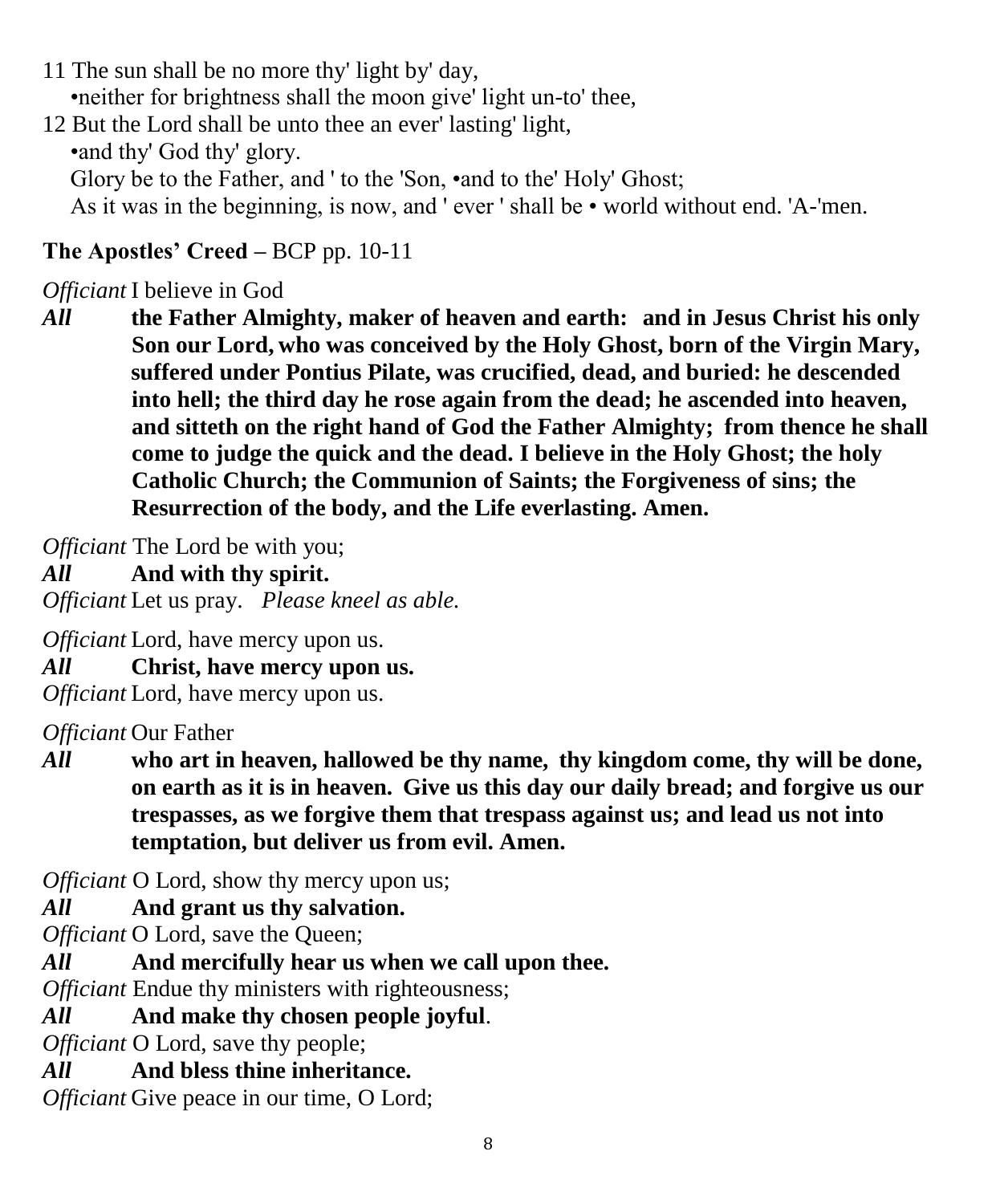## *All* **And evermore mightily defend us.**

*Officiant* O God, make clean our hearts within us;

## *All* **And take not thy Holy Spirit from us.**

## **Collect of the Day**

*Officiant* Almighty God, who sent thy servant John the Baptist to prepare thy people to welcome the Messiah; inspire us, the ministers and stewards of thy truth, to turn our disobedient hearts to thee, that when the Christ shall come again to be our judge, we may stand with confidence before his glory; who is alive and reigns with thee and the Holy Spirit, one God, now and for ever. **Amen.**

## **Collect of Advent –** BCP p. 95

*Officiant* Almighty God, give us grace that we may cast away the works of darkness, and put upon us the armour of light, now in the time of this mortal life, in which thy Son Jesus Christ came to visit us in great humility; that in the last day, when he shall come again in his glorious Majesty, to judge both the quick and the dead, we may rise to the life immortal; through him who liveth and reigneth with thee and the Holy Spirit, now and ever. **Amen.**

## **Collect for Peace –** BCP p. 11

*Officiant* O God, who art the author of peace and lover of concord, in knowledge of whom standeth our eternal life, whose service is perfect freedom: defend us thy humble servants in all assaults of our enemies; that we, surely trusting in thy defence, may not fear the power of any adversaries; through the might of Jesus Christ our Lord. **Amen.**

## **Collect for Grace –** BCP pp. 11-12

*Officiant* O Lord our heavenly Father, Almighty and everlasting God, who hast safely brought us to the beginning of this day: defend us in the same with thy mighty power; and grant that this day we fall into no sin, neither run into any kind of danger; but that all our doings may be ordered by thy governance, to do always that is righteous in thy sight; through Jesus Christ our Lord. **Amen**.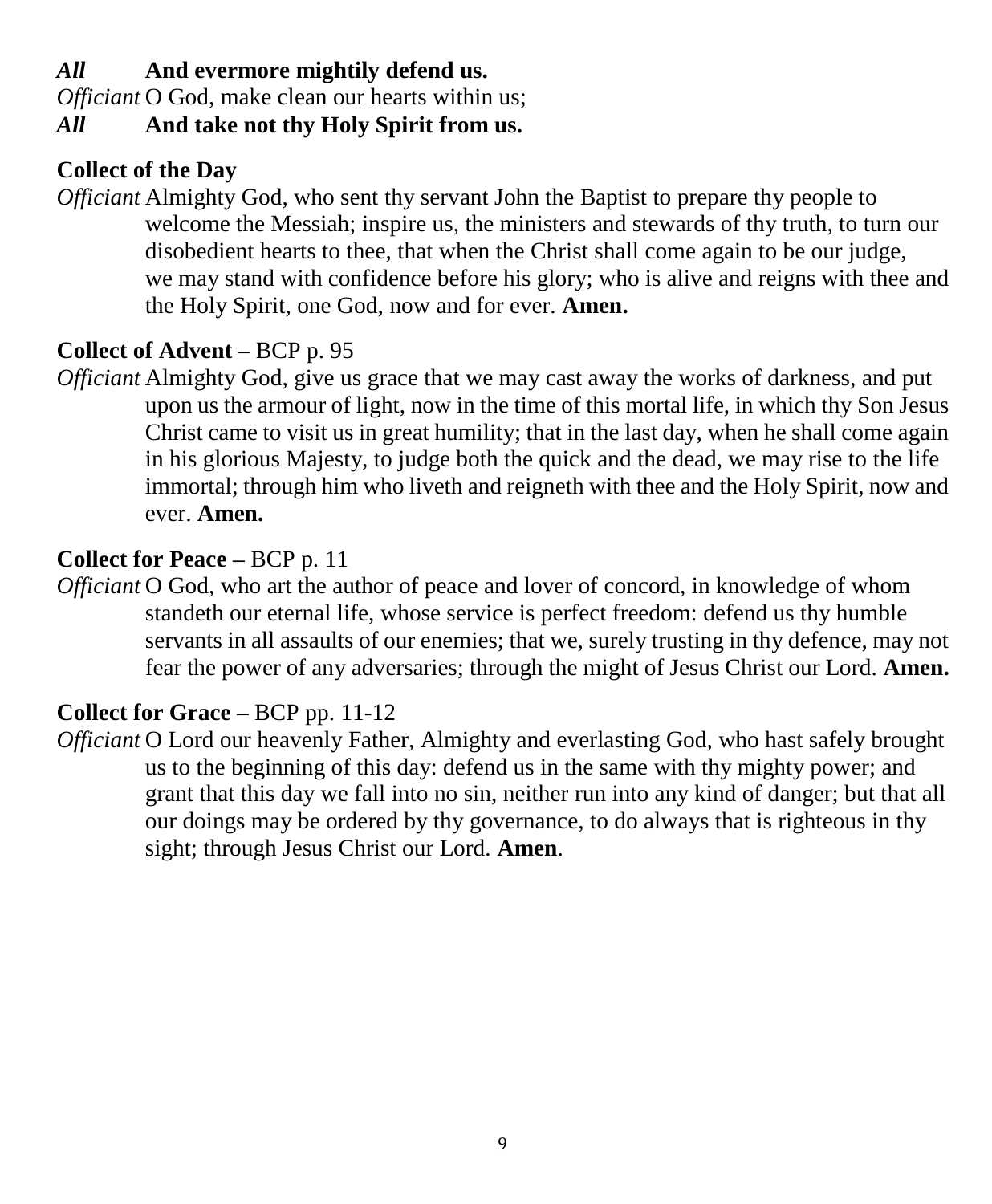**Anthem** *Fuit homo missus a Deo* GIOVANNI PIERLUIGI DA PALESTRINA

*The choir would like to offer the singing of this motet to the Glory of God and in thanksgiving for the life of loving service of our dear friend Diane Birch. Diane loved the music of Palestrina.*

| Fuit homo missus a Deo, cui nomen erat               | There was a man sent from God, whose name<br>was John. |
|------------------------------------------------------|--------------------------------------------------------|
| Joannes.<br>Hic venit in testimonium, ut testimonium | This man came as a witness, to give testimony          |
| perhiberet de lumine,                                | about the light,                                       |
| et pararet Domino plebem perfectam.                  | and to prepare for the Lord a perfect people.          |

**Sermon** The Reverend Michael Perry

**Hymn 106** *There's a Voice in the Wilderness* **ASCENSION** 

*During the hymn collection will be taken.*

**Prayers -** *Please kneel or be seated.*

#### **General Thanksgiving**

#### *Officiant* Almighty God,

*All* **Father of all mercies, we thine unworthy servants do give thee most humble and hearty thanks for all thy goodness and loving-kindness to us and to all people. We bless thee for our creation, preservation, and all the blessings of this life; but above all for thine inestimable love in the redemption of the world by our Lord Jesus Christ; for the means of grace, and for the hope of glory. And we beseech thee, give us that due sense of all thy mercies, that our hearts may be unfeignedly thankful, and that we show forth thy praise, not only with our lips, but in our lives; by giving up ourselves to thy service, and by walking before thee in holiness and righteousness all our days; through Jesus Christ our Lord, to whom, with thee and the Holy Ghost, be all honour and glory, world without end. Amen.**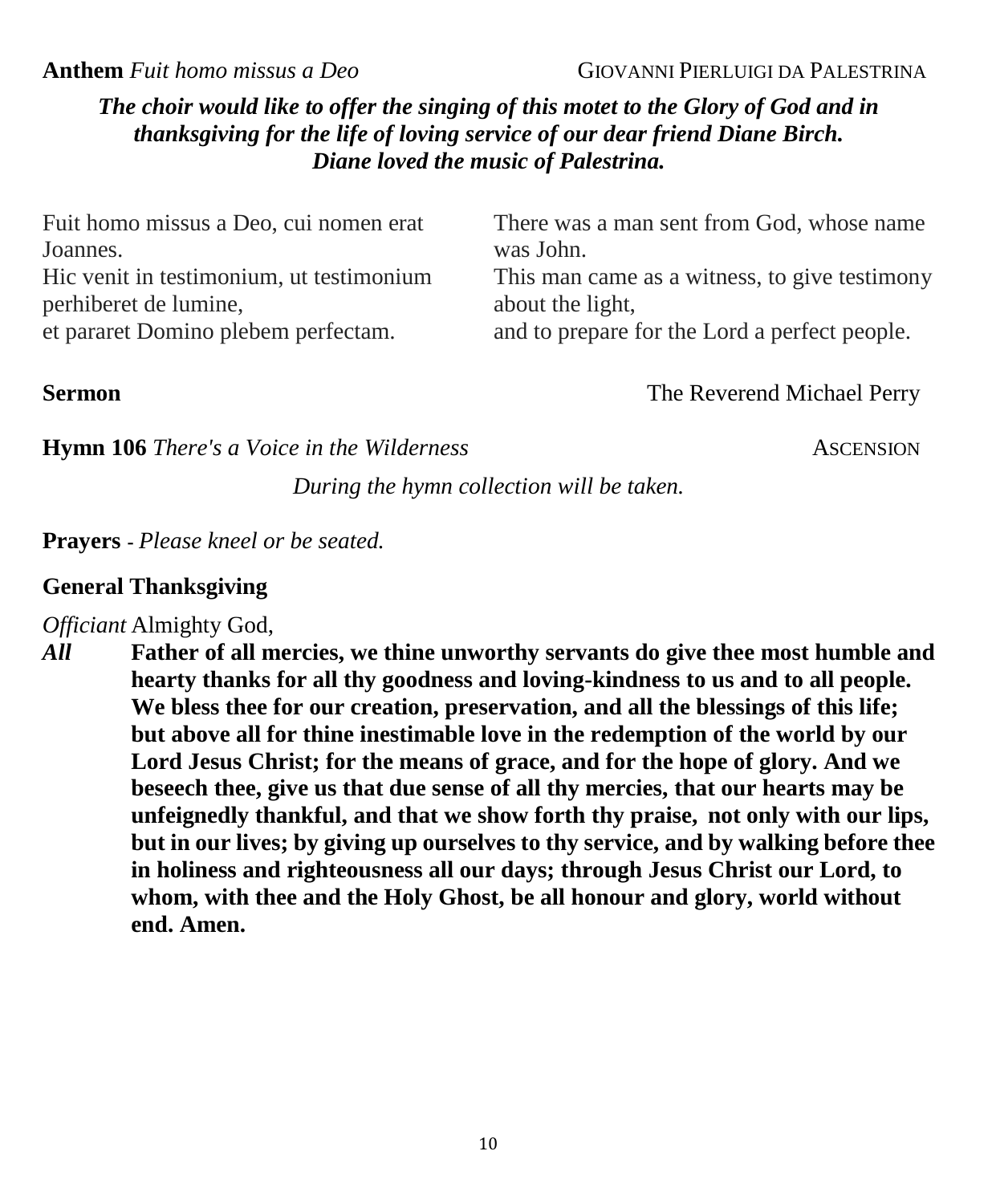#### **The Advent Prose -** *Please kneel or be seated.*



Pour down, O hea-vens, from a - bove, and let the skies rain down right-eous-ness

*Choir* Turn your fierce anger from us, O Lord; and remember not our sins for ever. Your holy cities have become a desert, Zion a wilderness, Jerusalem a desolation; our holy and beautiful house, where our fathers praised you.

#### *All Pour down, O heavens…*

*Choir* We have sinned and become like one who is unclean: we have all withered like a leaf, and our iniquities like the wind have swept us away. You have hidden your face from us; and abandoned us to our iniquities.

#### *All Pour down, O heavens…*

- *Choir* You are my witnesses, says the Lord; and my servant whom I have chosen; that you may know me and believe me. I myself am the Lord, and none but I can deliver; what my hand holds, none can snatch away.
- *All Pour down, O heavens…*
- *Choir* Comfort my people, comfort them; my salvation shall not be delayed. I have swept your offences away like a cloud; fear not, for I will save you. I am the Lord your God, the Holy One of Israel, your Redeemer.
- *All Pour down, O heavens…*